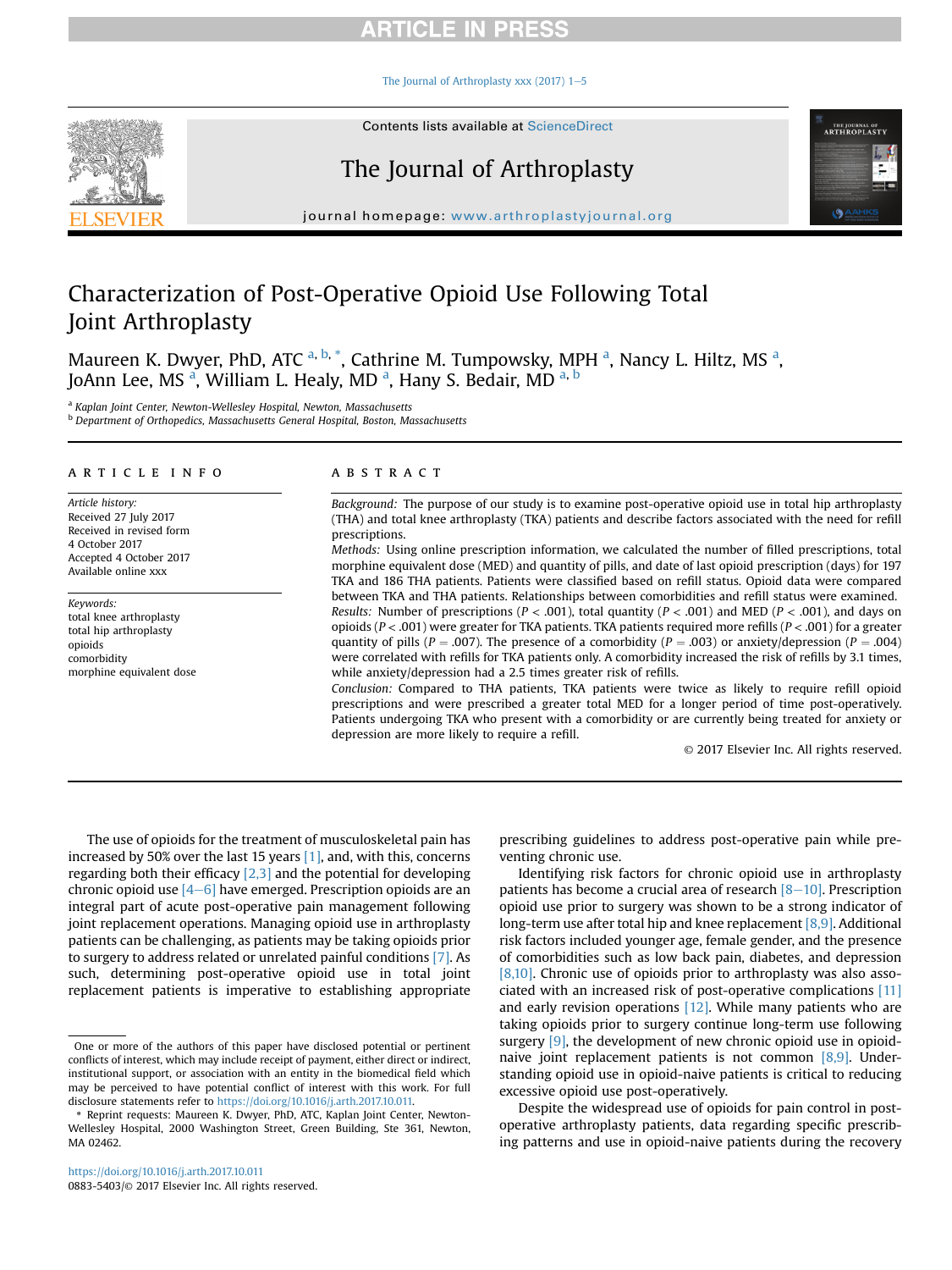period are limited. Therefore, we sought to answer the following questions: (1) What is the postoperative opioid use rate for opioidnaïve patients undergoing total joint replacement?; (2) Does opioid use differ between total knee replacement and total hip replacement patients?; and (3) Are there factors which are associated with the need for refill opioid prescriptions following joint replacement?

#### Materials and Methods

Using our institutionally approved prospective database of joint replacement patients, we identified 547 patients who underwent primary joint replacement in our clinic between January 1, 2016 and March 1, 2017. Patients were excluded if they had another hip or knee arthroplasty within 6 months of the index procedure or if they underwent an additional operation for any reason during the first 90 days post-operatively. Bilateral arthroplasty procedures were identified for 34 patients and repeat procedures were identified for 31 patients in the early post-operative period. Electronic medical records were reviewed for the remaining 482 patients to determine their prescribing history. A preliminary review of prescribing information was undertaken to identify those patients considered "opioid-naïve," defined as no history of long-term opioid use, no opioid prescriptions within 1 year prior to surgery, and no history of narcotic dependence. This review revealed 55 patients with chronic opioid use, which we defined as greater than 6 continuous months of opioid use prior to surgery; 5 patients with a history of narcotic dependence; and 3 patients who refused narcotics following surgery. The remaining cohort included 419 opioid-naïve patients, 214 who had THA operations and 205 who had TKA operations.

Demographic data including age, gender, body mass index (BMI), and comorbidities were extracted from our database for each patient. The comorbidities included in the analysis were diabetes, hypertension, congestive heart failure, chronic lung conditions, current prescription to treat diagnosed depression/anxiety, and history of chronic pain conditions. These were chosen as they are the most commonly reported in our patient population. To better understand the role of comorbidities in opioid use, we further categorized patients based on presence or absence of any comorbidity, presence or absence of a pain-related comorbidity, and presence or absence of depression/anxiety, as defined by the current use of anti-anxiety or anti-depressant medications. Complete opioid data were obtained from each patient's prescription history in their medical record, including the drug name, date, dosage, and duration of each prescription. We utilized our state's (Massachusetts) online prescription monitoring program to confirm that the prescriptions identified for each patient were actually filled by the patient and that no patient obtained opioids from any other prescriber during the post-operative period. The system collects data on all opioid prescriptions filled by a patient, regardless of prescriber, for not only our state, but 20 additional states, allowing for a comprehensive assessment of opioid use in our patients.

The daily morphine equivalent dose (MED) for each prescription, along with the total MED for each patient for all prescriptions during the post-operative period, was calculated using an online conversion tool [\[13\].](#page--1-0) The number of filled prescriptions, number of unique opioids, time between each prescription, and the number of days from surgery of the last opioid prescription were determined for each patient. In addition, we calculated the total quantity of pills prescribed post-operatively, the average quantity and duration of all prescriptions, and the average daily quantity and MED for each patient. Patients were further categorized based on whether or not they obtained an opioid refill. For patients with more than one prescription, we also determined whether the quantity of pills at refill was increased compared to index prescription and whether the type of opioid at refill differed from index prescription.

Demographic and opioid data were summarized and presented separately for total hip arthroplasty (THA) and total knee arthroplasty (TKA) groups. Each dependent variable was averaged for both THA and TKA groups as a whole and separately within each group for patients with and without a refill prescription. Quantitative variables were expressed with a sample mean and standard deviation and examined for deviation from normality using the Shapiro-Wilk test. Independent t-tests were conducted for dependent variables that were normally distributed, and Mann-Whitney U-tests were conducted for those variables which were not normally distributed. Categorical variables were presented as percentages and examined using the chi-squared test of independence. To determine differences in opioid use between TKA and THA patients following surgery, comparisons were made between the 2 groups for both the overall group means and independently for the refill and no refill subgroups. Relationships between relevant comorbidities and the need for opioid refills were assessed using Spearman Rho correlation coefficients. To determine predictors for refill prescriptions of opioids, a stepwise multivariable logistic regression analysis was conducted separately for THA and TKA groups. Odds ratios and 95% confidence intervals (95% CIs) were calculated for all significant independent predictors. All statistical analyses were performed using IBM SPSS v.23.0 (IBM Corporation, Armonk, NY). The level of statistical significance was set at  $P < .05$ .

#### Results

The study cohort included 419 opioid-naive patients (199 men, 220 women) with an average age of  $65.2 \pm 10.7$  years and average BMI of 30.1  $\pm$  5.4. There were 205 TKA patients (95 men, 110 women) and 214 THA patients (104 men, 110 women). Descriptive data for each group are presented in Table 1. The TKA group was older ( $P = .003$ ) and had a higher BMI ( $P = .014$ ) compared to the THA group. Overall, more TKA patients presented with at least one comorbidity compared to THA patients (83.9% vs 74.3%,  $P = .017$ ). Specifically, the surgical groups contained a similar percentage of patients presenting with obesity ( $P = .23$ ), chronic lung disease  $(P = .73)$ , pain comorbidity  $(P = .17)$ , and anxiety/depression  $(P = .19)$ ; however, a greater number of TKA patients presented with hypertension ( $P = .047$ ), diabetes ( $P = .045$ ), and cardiac issues  $(P = .013)$ . A check of the online prescription monitoring program revealed that 36 patients (8.6%; 28 THAs, 8 TKAs) did not fill a single opioid prescription during the post-operative period, a finding we confirmed with each patient. Pain control was achieved in these

| <b>Table 1</b>                    |  |
|-----------------------------------|--|
| Demographic and Comorbidity Data. |  |

| Variable                                                                                                                                                | Total<br>Cohort<br>$(n = 419)$                                                                                                                         | TKA<br>$(n = 205)$                                                                                                                               | THA<br>$(n = 214)$                                                                                                                                   | P-Value                                                                                                                                       |
|---------------------------------------------------------------------------------------------------------------------------------------------------------|--------------------------------------------------------------------------------------------------------------------------------------------------------|--------------------------------------------------------------------------------------------------------------------------------------------------|------------------------------------------------------------------------------------------------------------------------------------------------------|-----------------------------------------------------------------------------------------------------------------------------------------------|
| Age $(y)$<br>Female gender<br>BMI<br>Obesity<br>Hypertension<br>Cardiac<br>Chronic lung disease<br><b>Diabetes</b><br>Anxiety/depression<br>Presence of | $65.2 + 10.7$<br>52.5% (220)<br>$30.1 + 5.4$<br>40.8% (171)<br>58.9% (247)<br>14.6% (61)<br>$9.1\%$ (38)<br>$9.5\%$ (40)<br>27.2% (114)<br>79.0% (331) | $67.0 + 9.3$<br>53.7% (110)<br>$30.7 + 5.6$<br>43.9% (90)<br>63.9% (131)<br>19.0% (39)<br>$9.8\%(20)$<br>12.7% (26)<br>30.2% (62)<br>83.9% (172) | $62.9 + 11.5$<br>51.4% (110)<br>$29.5 + 5.1$<br>37.9% (81)<br>54.2% (116)<br>10.3% (22)<br>$8.4\%$ (18)<br>$6.5\%$ (14)<br>24.3% (52)<br>74.3% (159) | .003 <sup>a</sup><br>.696<br>.014 <sup>a</sup><br>.233<br>.047 <sup>a</sup><br>.013<br>.734<br>.045 <sup>a</sup><br>.188<br>.017 <sup>a</sup> |
| any comorbidity<br>Presence of a<br>pain comorbidity                                                                                                    | $9.1\%$ (38)                                                                                                                                           | $11.2\%$ (23)                                                                                                                                    | $7.0\%$ (15)                                                                                                                                         | .173                                                                                                                                          |

<sup>a</sup> Statistically significant difference between TKA and THA groups.